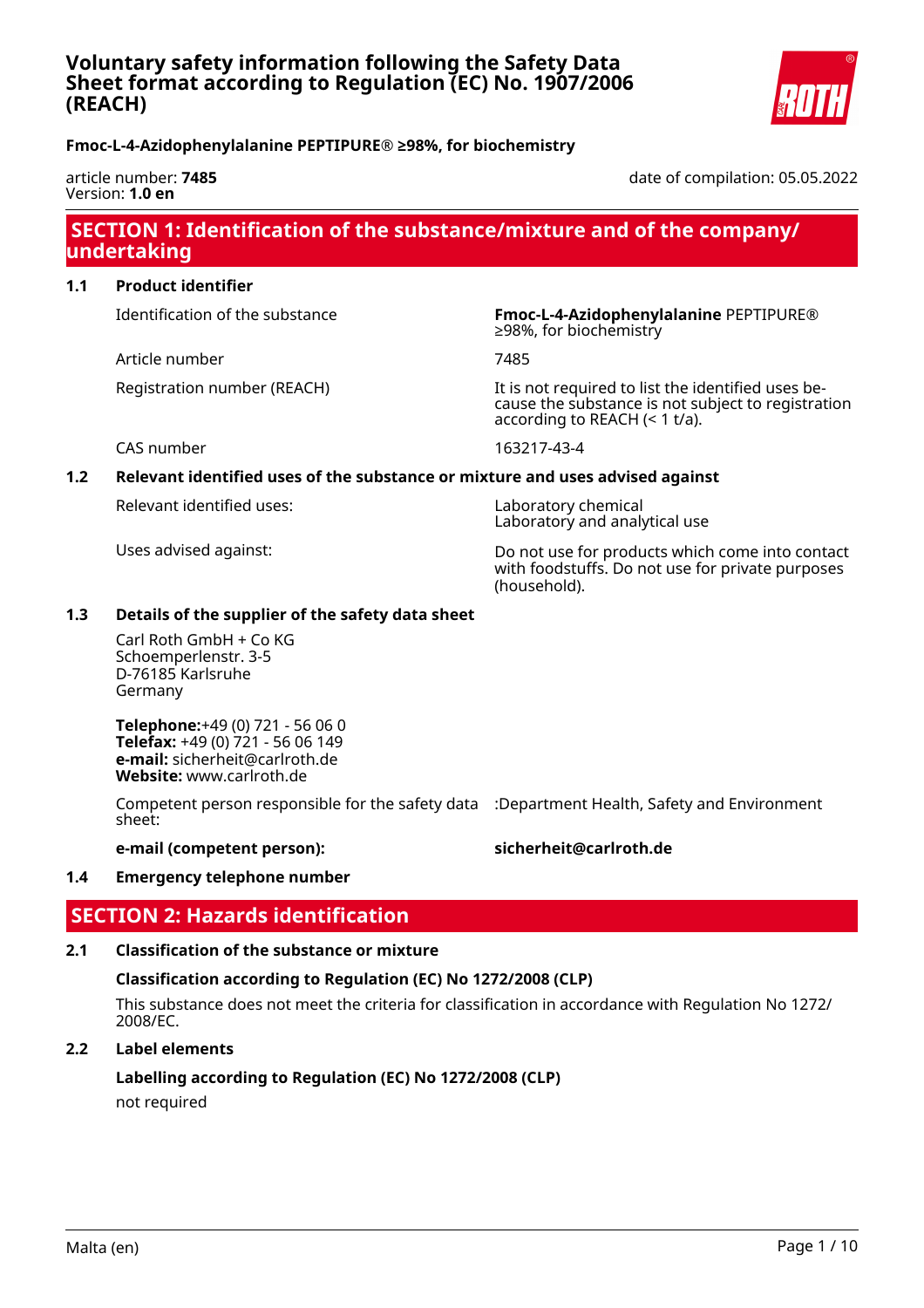

article number: **7485**

### **2.3 Other hazards**

### **Results of PBT and vPvB assessment**

According to the results of its assessment, this substance is not a PBT or a vPvB.

## **SECTION 3: Composition/information on ingredients**

#### **3.1 Substances**

Molecular formula  $C_{24}H_{20}N_4O_4$ Molar mass

Name of substance The Community Control of Substance Fmoc-L-4-Azidophenylalanine 428,5 $9/_{mol}$ CAS No 163217-43-4

## **SECTION 4: First aid measures**

## **4.1 Description of first aid measures**



#### **General notes**

Take off contaminated clothing.

#### **Following inhalation**

Provide fresh air.

#### **Following skin contact**

Rinse skin with water/shower.

#### **Following eye contact**

Rinse cautiously with water for several minutes.

#### **Following ingestion**

Rinse mouth. Call a doctor if you feel unwell.

## **4.2 Most important symptoms and effects, both acute and delayed** Symptoms and effects are not known to date.

## **4.3 Indication of any immediate medical attention and special treatment needed** none

## **SECTION 5: Firefighting measures**

## **5.1 Extinguishing media**



#### **Suitable extinguishing media**

co-ordinate firefighting measures to the fire surroundings water, foam, dry extinguishing powder, ABC-powder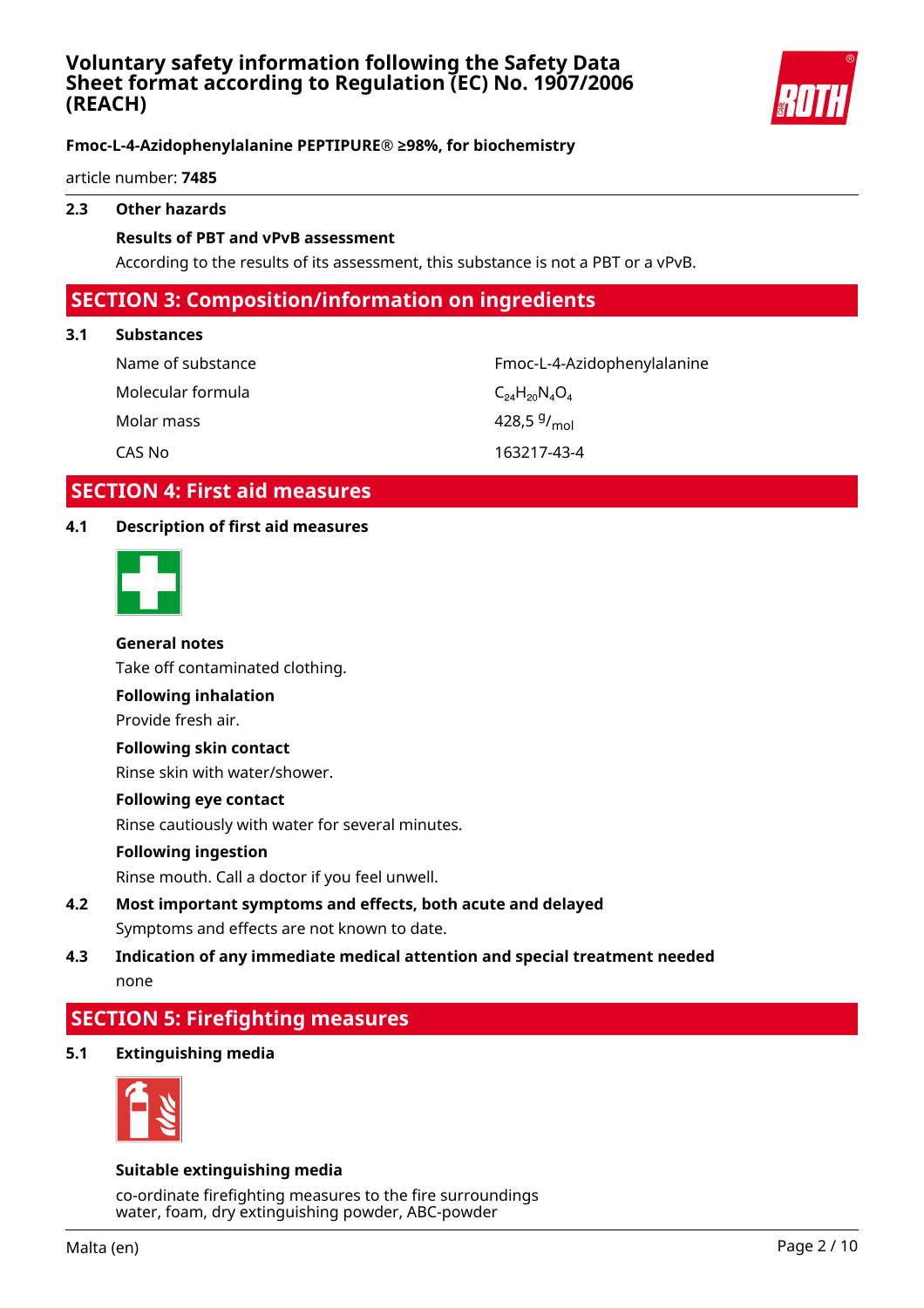

article number: **7485**

#### **Unsuitable extinguishing media**

water jet

# **5.2 Special hazards arising from the substance or mixture**

Combustible.

### **Hazardous combustion products**

In case of fire may be liberated: Nitrogen oxides (NOx), Carbon monoxide (CO), Carbon dioxide (CO₂)

### **5.3 Advice for firefighters**

In case of fire and/or explosion do not breathe fumes. Fight fire with normal precautions from a reasonable distance. Wear self-contained breathing apparatus.

## **SECTION 6: Accidental release measures**

**6.1 Personal precautions, protective equipment and emergency procedures**



## **For non-emergency personnel**

Control of dust.

**6.2 Environmental precautions**

Keep away from drains, surface and ground water.

## **6.3 Methods and material for containment and cleaning up**

#### **Advice on how to contain a spill**

Covering of drains. Take up mechanically.

#### **Advice on how to clean up a spill**

Take up mechanically.

#### **Other information relating to spills and releases**

Place in appropriate containers for disposal. Ventilate affected area.

#### **6.4 Reference to other sections**

Hazardous combustion products: see section 5. Personal protective equipment: see section 8. Incompatible materials: see section 10. Disposal considerations: see section 13.

## **SECTION 7: Handling and storage**

## **7.1 Precautions for safe handling**

No special measures are necessary.

## **Advice on general occupational hygiene**

Keep away from food, drink and animal feedingstuffs.

## **7.2 Conditions for safe storage, including any incompatibilities**

Store in a dry place. Keep in a cool place.

#### **Incompatible substances or mixtures**

Observe hints for combined storage.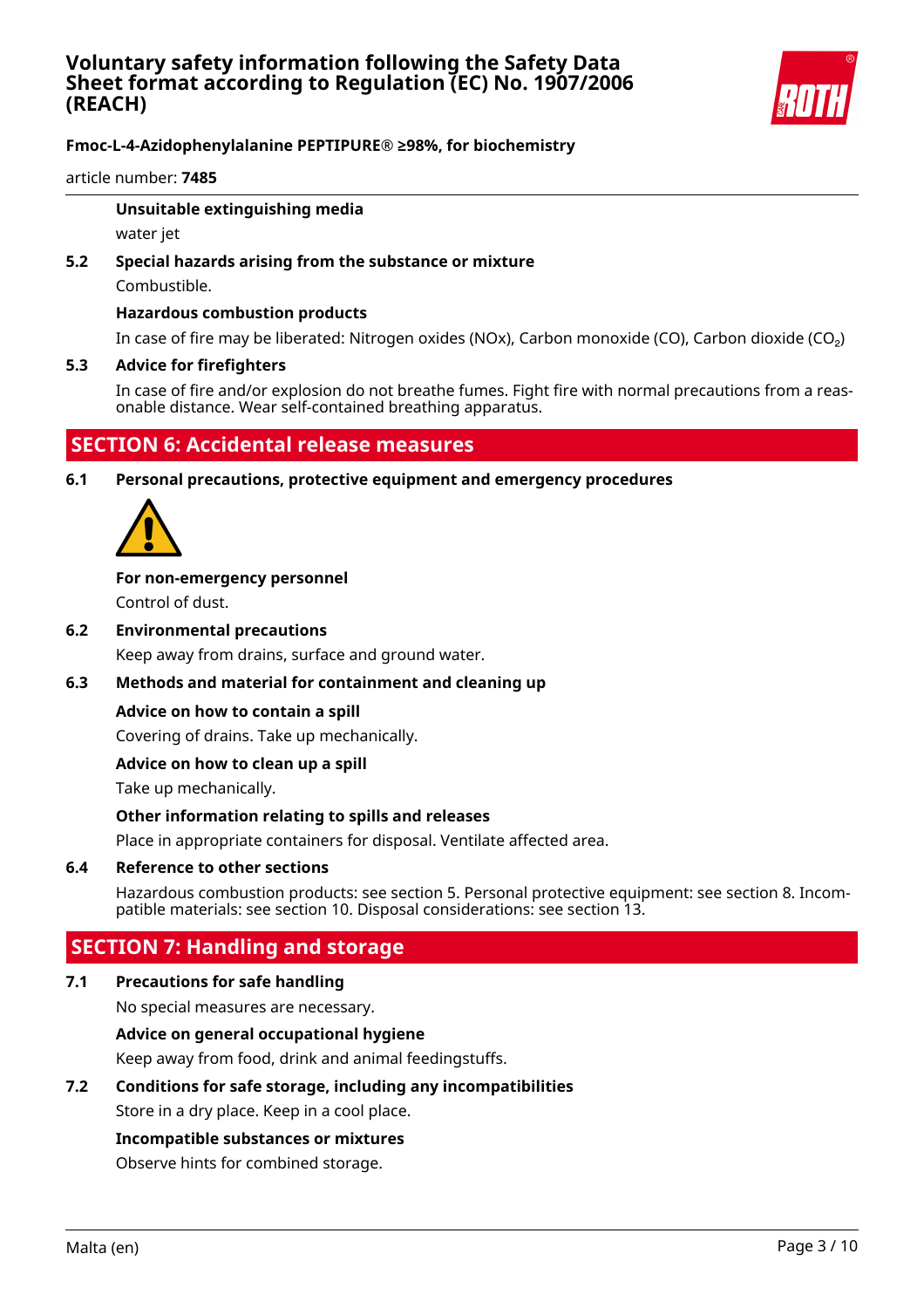

article number: **7485**

### **Consideration of other advice:**

## **Ventilation requirements**

Use local and general ventilation.

## **Specific designs for storage rooms or vessels**

Recommended storage temperature: 2 – 8 °C

#### **7.3 Specific end use(s)** No information available.

## **SECTION 8: Exposure controls/personal protection**

#### **8.1 Control parameters**

### **National limit values**

# **Occupational exposure limit values (Workplace Exposure Limits)**

This information is not available.

### **8.2 Exposure controls**

## **Individual protection measures (personal protective equipment)**

### **Eye/face protection**



Use safety goggle with side protection.

### **Skin protection**



#### **• hand protection**

Wear suitable gloves. Chemical protection gloves are suitable, which are tested according to EN 374.

#### **• type of material**

NBR (Nitrile rubber)

#### **• material thickness**

>0,11 mm

## **• breakthrough times of the glove material**

>480 minutes (permeation: level 6)

#### **• other protection measures**

Take recovery periods for skin regeneration. Preventive skin protection (barrier creams/ointments) is recommended.

#### **Respiratory protection**

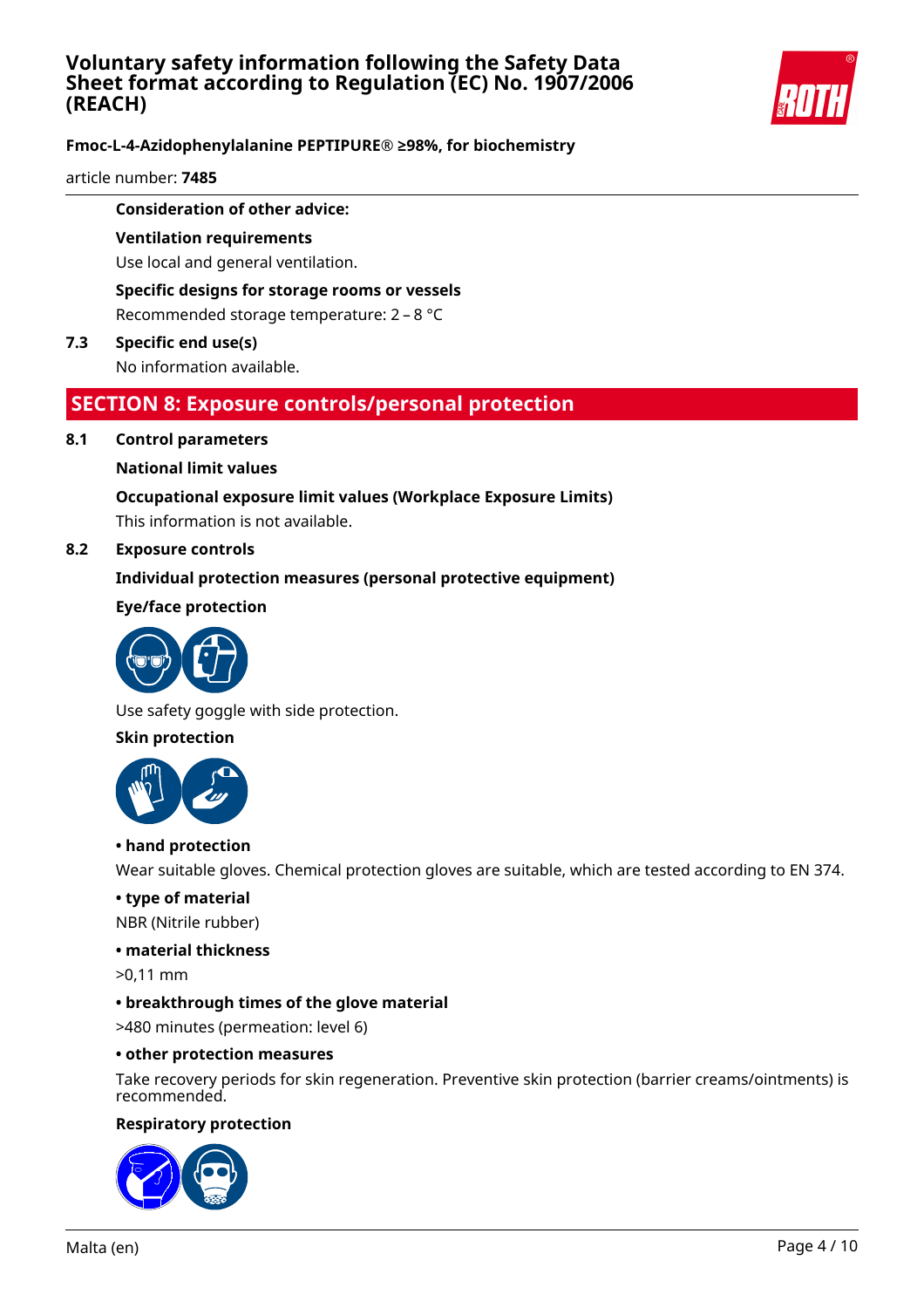

article number: **7485**

Respiratory protection necessary at: Dust formation. Particulate filter device (EN 143). P1 (filters at least 80 % of airborne particles, colour code: White).

#### **Environmental exposure controls**

Keep away from drains, surface and ground water.

## **SECTION 9: Physical and chemical properties**

## **9.1 Information on basic physical and chemical properties**

| Physical state                                              | solid                                                        |
|-------------------------------------------------------------|--------------------------------------------------------------|
| Form                                                        | powder                                                       |
| Colour                                                      | white - whitish                                              |
| Odour                                                       | characteristic                                               |
| Melting point/freezing point                                | not determined                                               |
| Boiling point or initial boiling point and boiling<br>range | not determined                                               |
| Flammability                                                | this material is combustible, but will not ignite<br>readily |
| Lower and upper explosion limit                             | not determined                                               |
| Flash point                                                 | not applicable                                               |
| Auto-ignition temperature                                   | not determined                                               |
| Decomposition temperature                                   | not relevant                                                 |
| pH (value)                                                  | not applicable                                               |
| Kinematic viscosity                                         | not relevant                                                 |
| Solubility(ies)                                             |                                                              |
| Water solubility                                            | not determined                                               |
| Partition coefficient                                       |                                                              |
| Partition coefficient n-octanol/water (log value):          | this information is not available                            |
|                                                             |                                                              |
| Vapour pressure                                             | not determined                                               |
|                                                             |                                                              |
| Density and/or relative density                             |                                                              |
| Density                                                     | not determined                                               |
| Relative vapour density                                     | information on this property is not available                |
| Particle characteristics                                    | No data available.                                           |
|                                                             |                                                              |
| Other safety parameters                                     |                                                              |
| Oxidising properties                                        | none                                                         |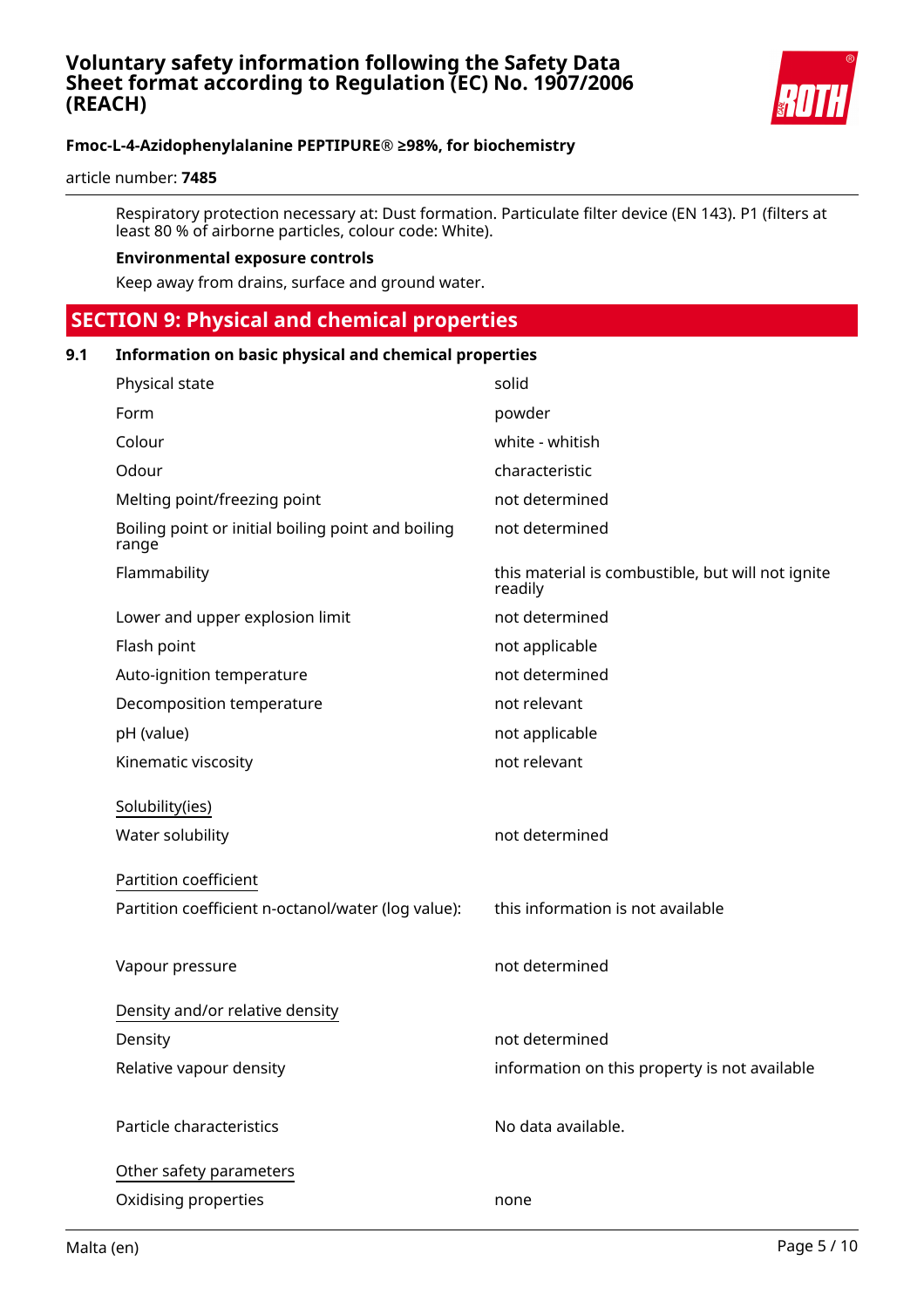

#### article number: **7485**

#### **9.2 Other information**

Information with regard to physical hazard classes:

hazard classes acc. to GHS (physical hazards): not relevant

#### Other safety characteristics: There is no additional information.

## **SECTION 10: Stability and reactivity**

#### **10.1 Reactivity**

The product in the delivered form is not dust explosion capable; the enrichment of fine dust however leads to the danger of dust explosion.

#### **10.2 Chemical stability**

The material is stable under normal ambient and anticipated storage and handling conditions of temperature and pressure.

#### **10.3 Possibility of hazardous reactions**

**Violent reaction with:** strong oxidiser, Reducing agents, Bases, Alkali metal

#### **10.4 Conditions to avoid**

There are no specific conditions known which have to be avoided.

#### **10.5 Incompatible materials**

There is no additional information.

**10.6 Hazardous decomposition products**

Hazardous combustion products: see section 5.

## **SECTION 11: Toxicological information**

#### **11.1 Information on hazard classes as defined in Regulation (EC) No 1272/2008**

#### **Classification according to GHS (1272/2008/EC, CLP)**

This substance does not meet the criteria for classification in accordance with Regulation No 1272/ 2008/EC.

#### **Acute toxicity**

Shall not be classified as acutely toxic.

#### **Skin corrosion/irritation**

Shall not be classified as corrosive/irritant to skin.

#### **Serious eye damage/eye irritation**

Shall not be classified as seriously damaging to the eye or eye irritant.

#### **Respiratory or skin sensitisation**

Shall not be classified as a respiratory or skin sensitiser.

#### **Germ cell mutagenicity**

Shall not be classified as germ cell mutagenic.

#### **Carcinogenicity**

Shall not be classified as carcinogenic.

#### **Reproductive toxicity**

Shall not be classified as a reproductive toxicant.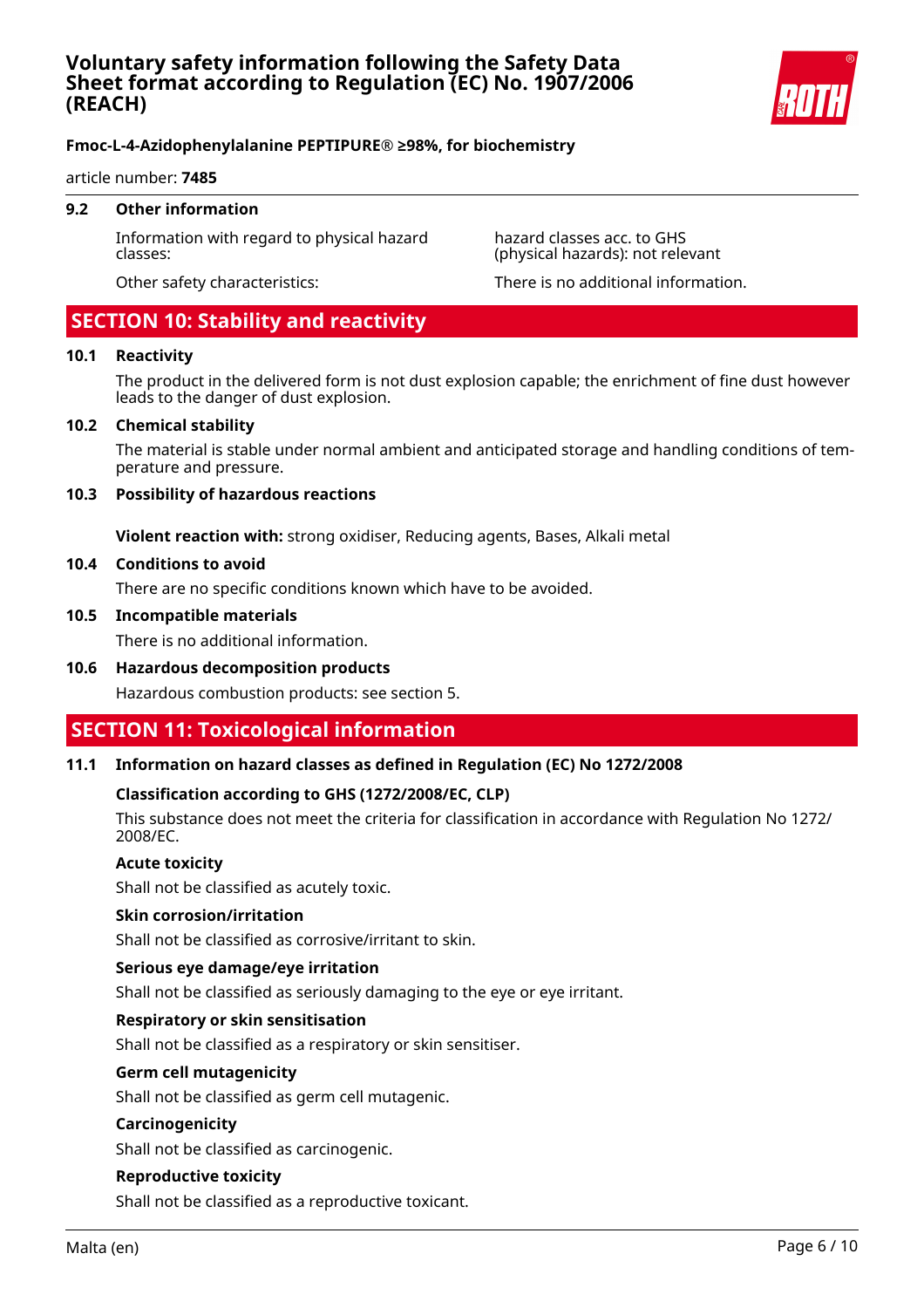## **Voluntary safety information following the Safety Data Sheet format according to Regulation (EC) No. 1907/2006 (REACH)**



## **Fmoc-L-4-Azidophenylalanine PEPTIPURE® ≥98%, for biochemistry**

#### article number: **7485**

#### **Specific target organ toxicity - single exposure**

Shall not be classified as a specific target organ toxicant (single exposure).

#### **Specific target organ toxicity - repeated exposure**

Shall not be classified as a specific target organ toxicant (repeated exposure).

#### **Aspiration hazard**

Shall not be classified as presenting an aspiration hazard.

### **Symptoms related to the physical, chemical and toxicological characteristics**

#### **• If swallowed**

Data are not available.

**• If in eyes** Data are not available.

**• If inhaled**

Data are not available.

**• If on skin**

Data are not available.

**• Other information**

Health effects are not known.

- **11.2 Endocrine disrupting properties** Not listed.
- **11.3 Information on other hazards**

There is no additional information.

## **SECTION 12: Ecological information**

#### **12.1 Toxicity**

Shall not be classified as hazardous to the aquatic environment.

#### **Biodegradation**

Data are not available.

#### **12.2 Process of degradability**

Theoretical Oxygen Demand with nitrification: 2,04 <sup>mg</sup>/<sub>mg</sub> Theoretical Oxygen Demand: 1,792  $_{\rm mg}^{\rm mg}/_{\rm mg}$ Theoretical Carbon Dioxide: 2,465  $^{\mathsf{mg}}\prime_{\mathsf{mg}}$ 

### **12.3 Bioaccumulative potential**

Data are not available.

#### **12.4 Mobility in soil**

Data are not available.

**12.5 Results of PBT and vPvB assessment**

Data are not available.

#### **12.6 Endocrine disrupting properties**

Not listed.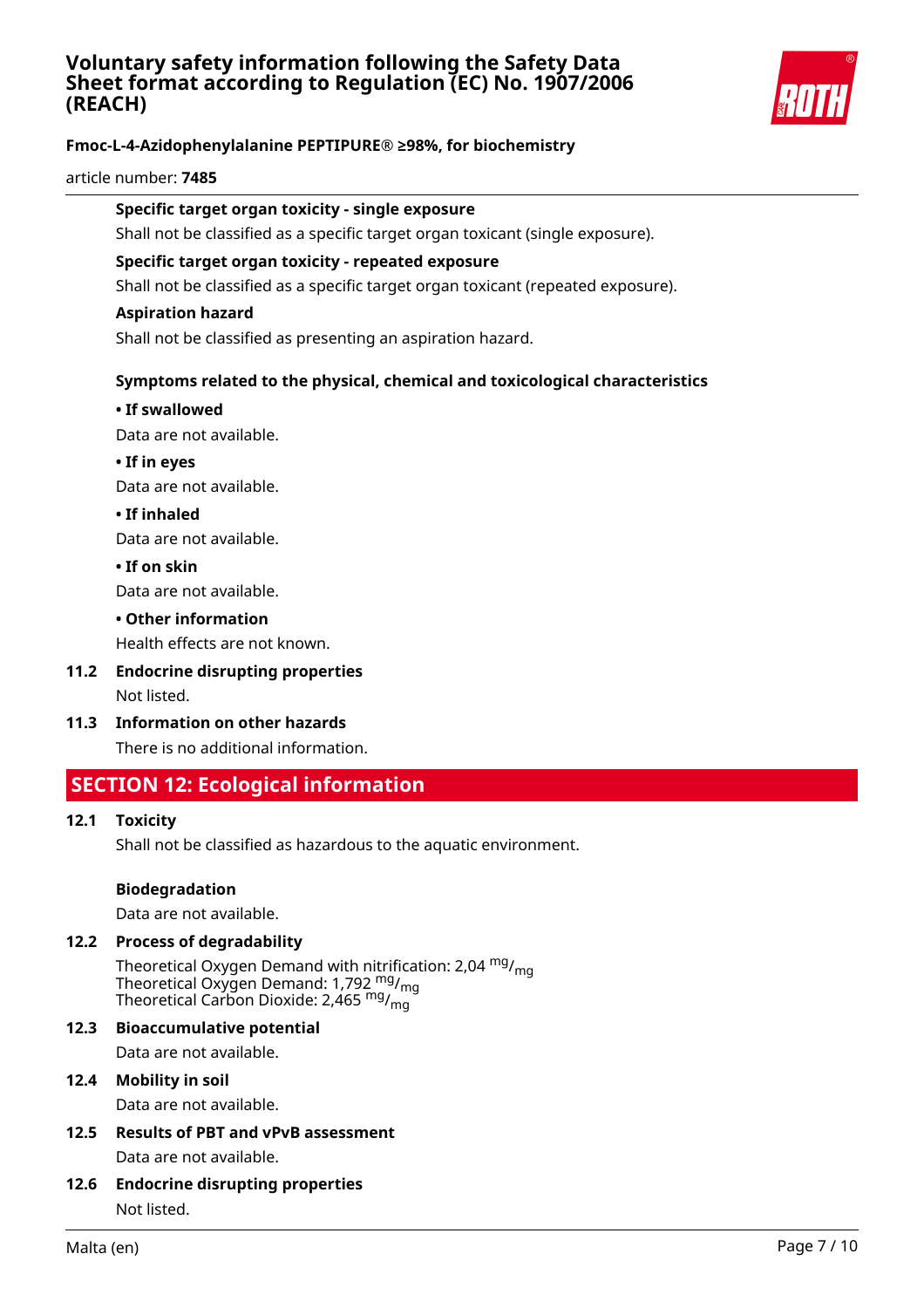## **Voluntary safety information following the Safety Data Sheet format according to Regulation (EC) No. 1907/2006 (REACH)**



## **Fmoc-L-4-Azidophenylalanine PEPTIPURE® ≥98%, for biochemistry**

article number: **7485**

### **12.7 Other adverse effects**

Data are not available.

## **SECTION 13: Disposal considerations**

#### **13.1 Waste treatment methods**



Consult the appropriate local waste disposal expert about waste disposal.

#### **Sewage disposal-relevant information**

Do not empty into drains.

#### **13.2 Relevant provisions relating to waste**

The allocation of waste identity numbers/waste descriptions must be carried out according to the EEC, specific to the industry and process. Waste catalogue ordinance (Germany).

#### **13.3 Remarks**

Waste shall be separated into the categories that can be handled separately by the local or national waste management facilities. Please consider the relevant national or regional provisions.

## **SECTION 14: Transport information**

**14.1 UN number or ID number not subject to transport regulations 14.2 UN proper shipping name** not assigned **14.3 Transport hazard class(es)** none **14.4 Packing group not assigned not assigned 14.5 Environmental hazards** non-environmentally hazardous acc. to the dangerous goods regulations

#### **14.6 Special precautions for user**

There is no additional information.

#### **14.7 Maritime transport in bulk according to IMO instruments**

The cargo is not intended to be carried in bulk.

### **14.8 Information for each of the UN Model Regulations**

### **Transport of dangerous goods by road, rail and inland waterway (ADR/RID/ADN) - Additional information**

Not subject to ADR, RID and ADN.

**International Maritime Dangerous Goods Code (IMDG) - Additional information** Not subject to IMDG.

## **International Civil Aviation Organization (ICAO-IATA/DGR) - Additional information**

Not subject to ICAO-IATA.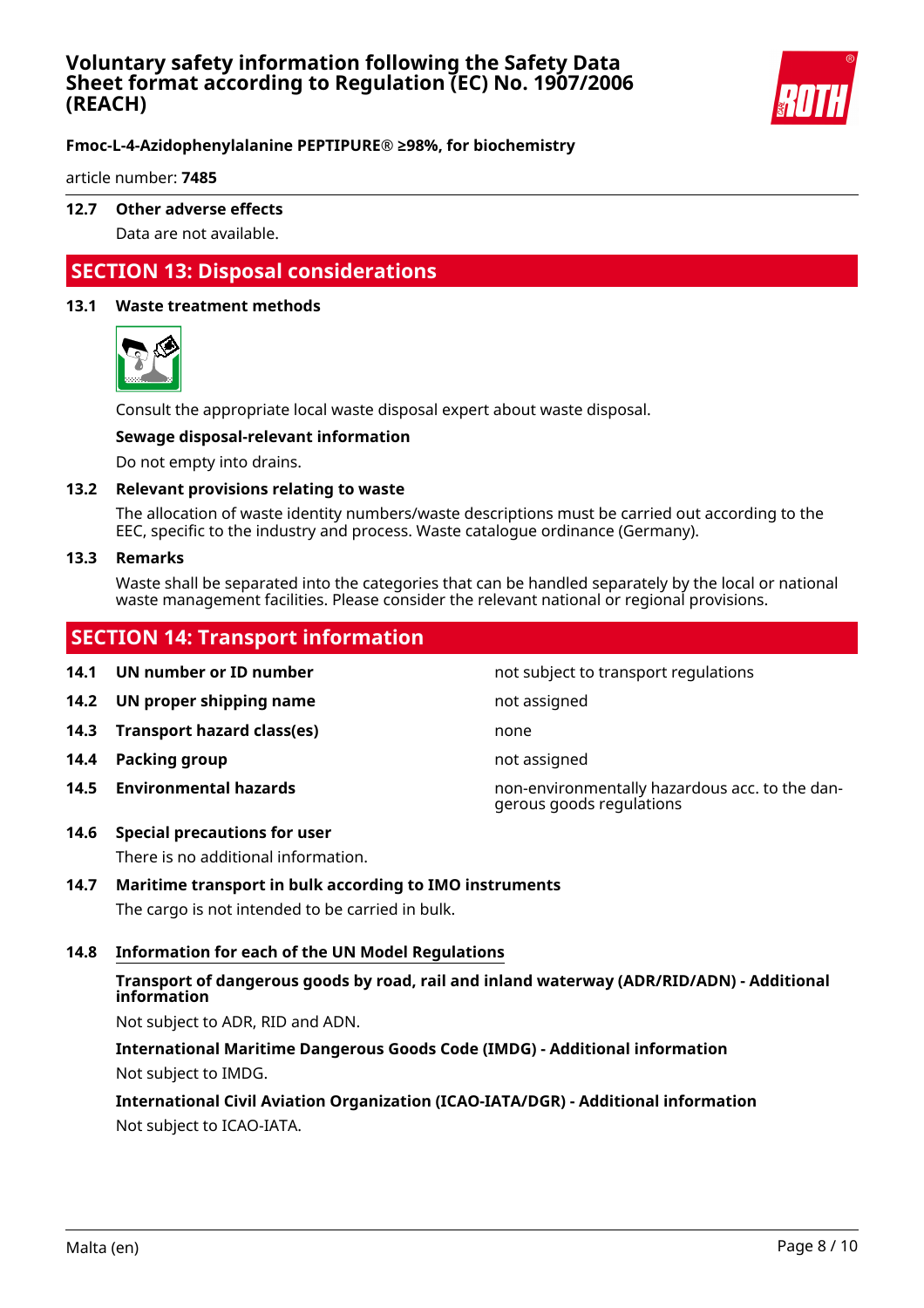

article number: **7485**

## **SECTION 15: Regulatory information**

**15.1 Safety, health and environmental regulations/legislation specific for the substance or mixture Relevant provisions of the European Union (EU)**

**Restrictions according to REACH, Annex XVII**

not listed

**List of substances subject to authorisation (REACH, Annex XIV)/SVHC - candidate list** Not listed.

#### **Seveso Directive**

| 2012/18/EU (Seveso III) |                                       |                                                                                            |              |  |
|-------------------------|---------------------------------------|--------------------------------------------------------------------------------------------|--------------|--|
| <b>No</b>               | Dangerous substance/hazard categories | Qualifying quantity (tonnes) for the application of lower and upper-tier re-<br>quirements | <b>Notes</b> |  |
|                         | not assigned                          |                                                                                            |              |  |

#### **Deco-Paint Directive**

| $\sqrt{2}$<br>.<br>v<br>и<br>ເenu<br>$     -$ | ገ %<br>__<br>$\sim$ |
|-----------------------------------------------|---------------------|
|                                               |                     |

#### **Industrial Emissions Directive (IED)**

| <b>VOC</b><br>content | 0 % |
|-----------------------|-----|
|-----------------------|-----|

#### **Directive on the restriction of the use of certain hazardous substances in electrical and electronic equipment (RoHS)**

not listed

#### **Regulation concerning the establishment of a European Pollutant Release and Transfer Register (PRTR)**

not listed

#### **Water Framework Directive (WFD)**

not listed

#### **Regulation on the marketing and use of explosives precursors**

not listed

#### **Regulation on drug precursors**

not listed

#### **Regulation on substances that deplete the ozone layer (ODS)**

not listed

#### **Regulation concerning the export and import of hazardous chemicals (PIC)**

not listed

#### **Regulation on persistent organic pollutants (POP)**

not listed

#### **Other information**

Directive 94/33/EC on the protection of young people at work. Observe employment restrictions un-